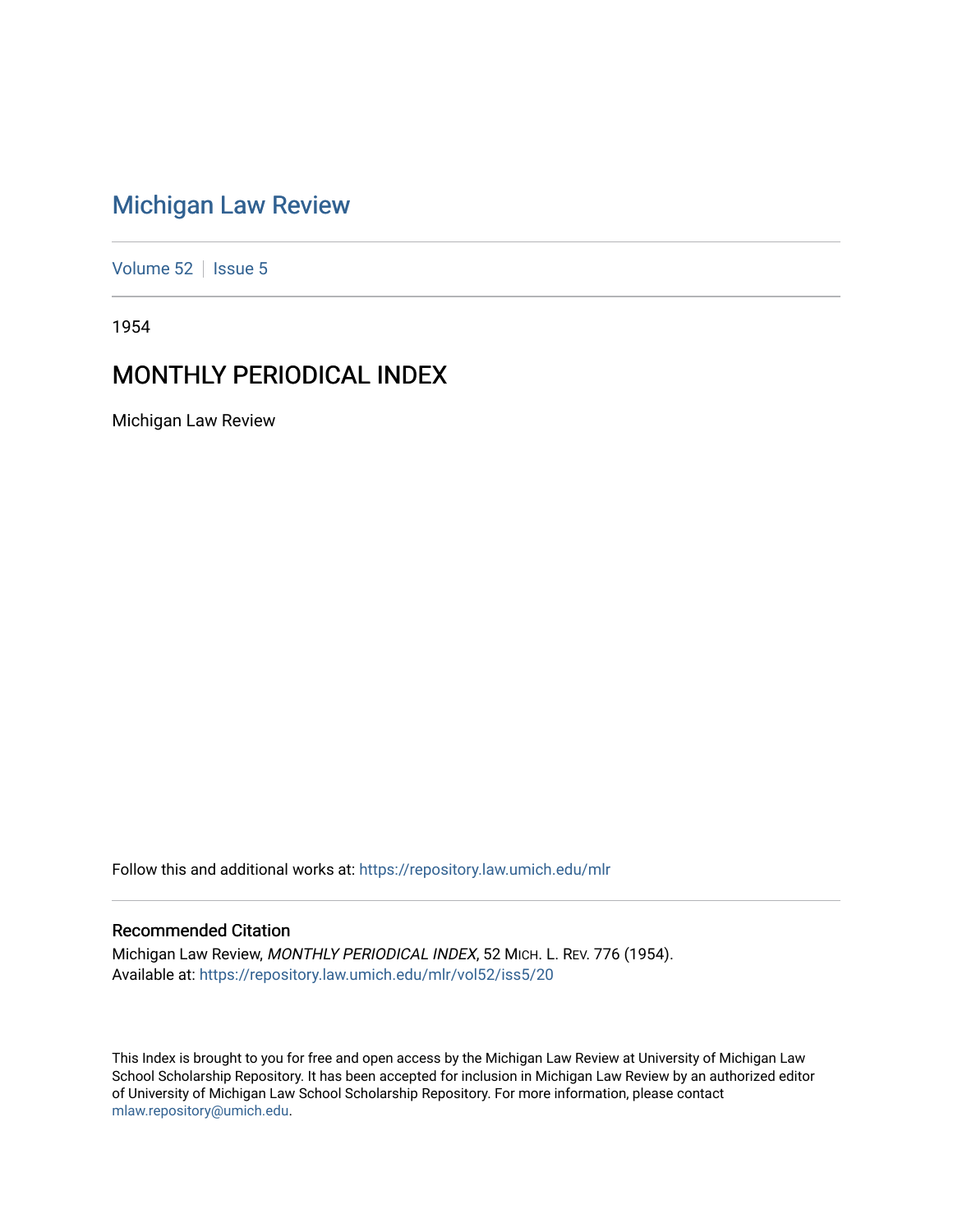# MONTHLY PERIODICAL INDEX

This department lists the *articles* and *comments* which appear in leading law reviews. The index embraces material published since the last issue of this REVIEW.

Limitation of space makes necessary the inclusion of only the longer and more important items: articles and comments. Accordingly, decision notes (except those over five pages in length), book reviews and biographical articles are excluded.

(a) indicates a leading article. Where the title of the article or comment is not self. explanatory, an indication of its scope is added in brackets.

# ADMINISTRATIVE LAW

1953 Annual Survey of American Law: administrative law. (a) Bernard Schwartz. 29 N. Y. Univ. L. Rev. 101-124 (Jan.).

Administrative law-federal injunctive relief against state administrative orders. 52 Mich. L. Rev. 567-575 (Feb.).

Congress and the faithful execution of laws-should legislators supervise administrators? (a) Frank C. Newman and Harry J. Keaton. 41 Calif. L. Rev. 565-595 (Winter).

#### ADMIRALTY

The seaman as ward of the admiralty. (a) Martin J. Norris. 52 Mich. L. Rev. 479-504 (Feb.).

# Am LAW

Aviation law-fifty years after Kitty Hawk -evolution of federal jurisdiction over airspace. 29 N. Y. Univ. L. Rev. 169-194 (Jan.).

#### ANTITRUST LAW

Voluntary industry agreements and their exemption from the antitrust laws. (a) Harold L. Schilz. 40 Va. L. Rev. 1-21 (Jan.).

#### ARBITRATION

See *Labor Law.* 

#### **BANKRUPTCY**

Priority rights of security holders in bankruptcy reorganization: new directions. (a) De Forest Billyou. 67 Harv. L. Rev. 553- 590 (Feb.).

#### BANKS AND BANKING

The joint and survivorship bank accounta concept without a name. (a) Donald Kepner. 41 Calif. L. Rev. 596-637 (Winter).

#### BILLS AND NoTEs

Guaranty contracts and the requirement of notice of acceptance in Ohio. 23 Univ. Cin. L. Rev. 64-75 (No. 1).

#### COMPARATIVE LAW

See also *Jurisprudence.* 

The new United States patent act in the

light of comparative law: I. (a) Stefan A. Riesenfeld. 102 Univ. Pa. L. Rev. 291-322 (Jan.).

#### CONFLICT OF LAWS

1953 Annual Survey of American Law: conHict of laws. (a) William Tucker Dean. 29 **N. Y.** Univ. L. Rev. 36-53 (Jan.).

Interstate recognition of alimony decrees. 41 Calif. L. Rev. 692-714 (Winter).

The uniform ancillary administration and probate acts. 67 Harv. L. Rev. 619-630 (Feb.).

#### CONSTITUTIONAL LAW

See also *Administrative* Law, *Conflict of Laws, International* Law.

1953 Annual Survey of American Law: constitutional law and civil rights. (a) Ralph F. Bischoff. 29 N. Y. Univ. L. Rev. 54-100  $($ Jan. $).$ 

A substitute for the Bricker amendment. (a) Walter L. Brown. 40 Va. L. Rev. 113- 159 (Feb.).

Constitutional law-censorship of obscene literature. 52 Mich. L. Rev. 575-582 (Feb.).

Search and seizure under the fourth amendment as interpreted by the United States supreme court. (a) E. G. Trimble. 42 Ky. L. J. 197-231 (Jan.).

State taxation and interstate commerce. 54 Col. L. Rev. 261-277 (Feb.).

The fourteenth amendment and state criminal proceedings - "ordered liberty" or "just desserts." (a) John A. Gorfinkel. 41 Calif. L. Rev. 672-691 (Winter).

The *Rosenberg* case: some reflections on federal criminal law. 54 Col. L. Rev. 219- 260 (Feb.).

#### **CONTRACTS**

See also *Sales.* 

Section 2-302 of the uniform commercial code: the consequences of unconscionability in sales contracts. 63 Yale L.J. 560-569 (Feb.).

# **CORPORATIONS**

See also *Taxation.* 

Dividend equivalence in the purchase of a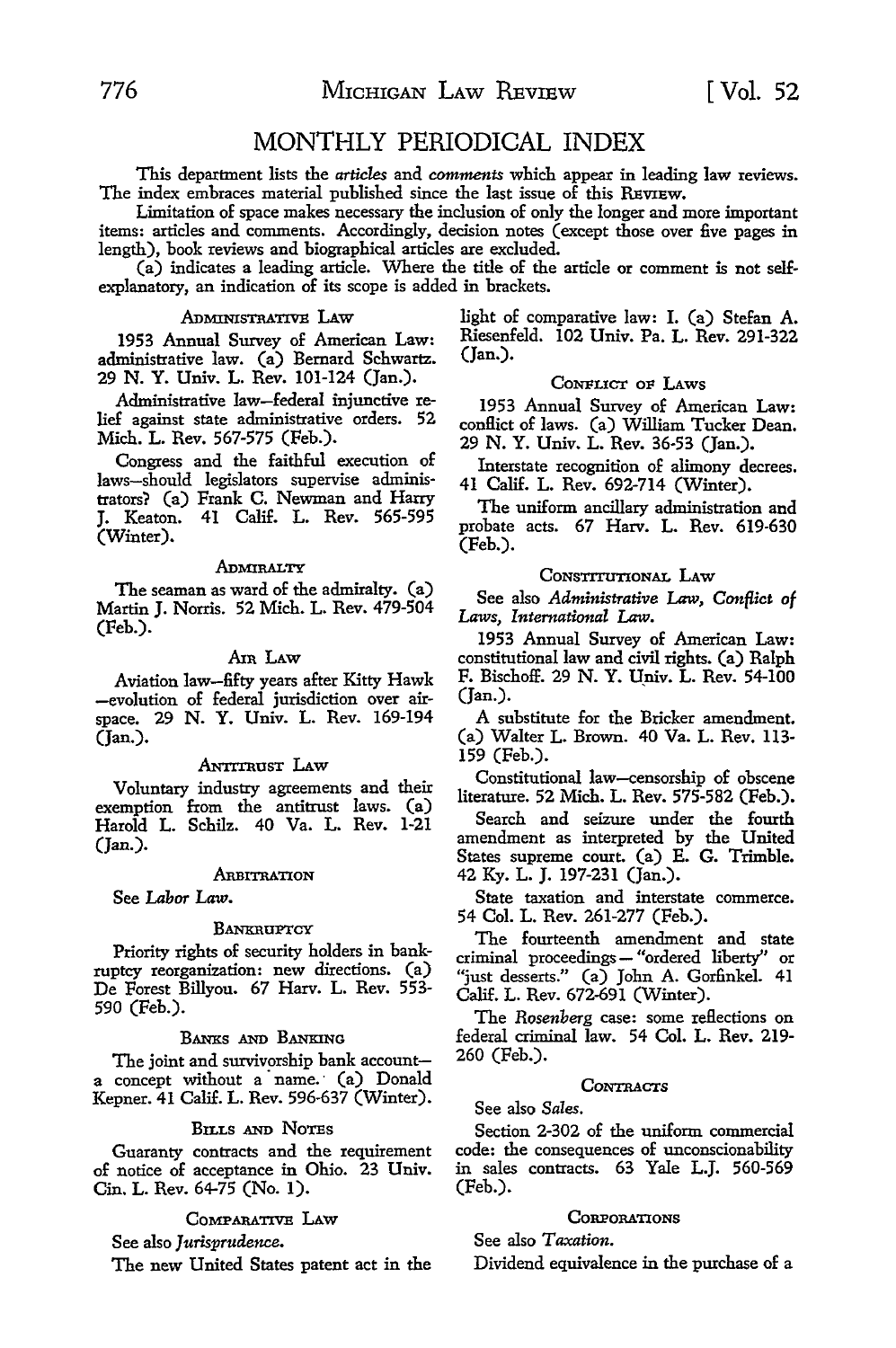corporation with its own assets. 40 Va. L. Rev. 43-61 (Jan.).

Promoters compensation - domestic and foreign. (a) Henry Paine Crawford. 23 Univ. Cin. L. Rev. 1-30 (No. I).

Restrictions on the transfer of controlling stock. 40 Va. L. Rev. 195-208 (Feb.).

# CRIMINAL LAW AND CRIMINOLOGY See also *Constitutional* Law.

1953 Annual Survey of American Law: criminal law. (a) J. Walter McKenna. 29 N. Y. Univ. L. Rev. 141-154 (Jan.).

Criminal law-premeditation inferred from use of deadly weapon. 42 Ky. L. J. 281-286 (Jan.).

#### DESCENT AND DISTRIBUTION

Advancements: III. (a) Harold I. Elbert. [Parts I and II appeared in 51 Mich. L. Rev. 665-704 (March) and 52 Mich. L. Rev. 231-264 (Dec.).] 52 Mich. L. Rev. 535- 566 (Feb.).

#### **DIVORCE**

See also *Conflict of* Laws.

Divorce proctors. (a) Charles S. Connolly. 34 Bost. Univ. L. Rev. 1-28 (Jan.).

The new reciprocal non-support act. 23 Univ. Cin. L. Rev. 75-90 (No. 1).

#### **E**conomics

The anthracite coal production control plan. 102 Univ. Pa. L. Rev. 368-394 (Jan.).

## EMINENT DOMAIN

Claims against the state of Kentuckyreverse eminent domain. (a) Paul Oberst and Thomas Lewis. 42 Ky. L. J. 163-196 (Jan.).

#### **EVIDENCE**

Evidence-burden of persuasion. 42 Ky. L. J. 258-267 (Jan.).

Evidence - three nonpersonal privileges. 29 N. Y. Univ. L. Rev. 194-212 (Jan.).

Experiments: an examination of their admissibility into evidence. 23 Univ. Cin. L. Rev. 56-64 (No. I).

Magnetic recordings in the courts. (a) Edwin Conrad. 40 Va. L. Rev. 23-39 (Jan.).

Methods of proving previous convictions under the Iowa OMVI and habitual criminal statutes. 39 Iowa L. Rev. 156-165 (Fall).

The burden of proof in the tax court. (a) William Schwerdtfeger. 42 Ky. L. J. 147- 162 (Jan.).

#### FAMILY **LAW**

See also *Real Property.* 

Adoption-requirement of consent of natural parent. 42 Ky. L. J. 267-273 (Jan.).

# FAIR TRADE LAWS

Fair trade and horizontal price fixing: their status since the second Schwegmann case. 63 Yale L. J. 538-549 (Feb.).

Regulation of business-proof of sellers' costs in Robinson-Patman act buyer proceedings. 52 Mich. L. Rev. 583-591 (Feb.).

#### Poon AND DRUGS

Developments in the law: the federal food, drug, and cosmetic act. 67 Harv. L. Rev. 632-722 (Feb.).

State regulation of drugs: who may sell "patent and proprietary" medicines. 63 Yale L. J. 550-559 (Feb.).

# GOVERNMENT AND POLITICS

See also *Administrative* Law.

The constructive trust as a remedy for corruption in public office. 54 Col. L. Rev. 214-217 (Feb.).

#### **L**NSURANCE

Life insurance receipts: the mystery of the non-binding binder. 63 Yale L. J. 523-537 (Feb.).

# INTERNATIONAL LAW

See also *Constitutional Law.* 

1953 Annual Survey of American Law: international law. (a) Cecil J. Olmstead. 29 N. Y. Univ. L. Rev. 1-20 (Jan.).

1953 Annual Survey of American Law: the United States and the United Nations. (a) Clyde Eagleton. 29 N. Y. Univ. L. Rev. 21-35 (Jan.).

Ignored state interests: the federal government and international efforts to unify rules of private law. (a) Kurt H. Nadelmann. 102 Univ. Pa. L. Rev. 323-366 (Jan.).

Sovereign immunity: the plaintiff deserves a day in court. 67 Harv. L. Rev. 608-618 (Feb.).

#### JUDICIAL ADMINISTRATION

1953 Annual Survey of American Law: judicial administration. (a) Shelden D. Elliott. 29 N. Y. Univ. L. Rev. 155-167 (Jan.).

#### **JURISPRUDENCE**

Law in action. (a) Paul Sayre. 39 Iowa L. Rev. 63-103 (Fall).